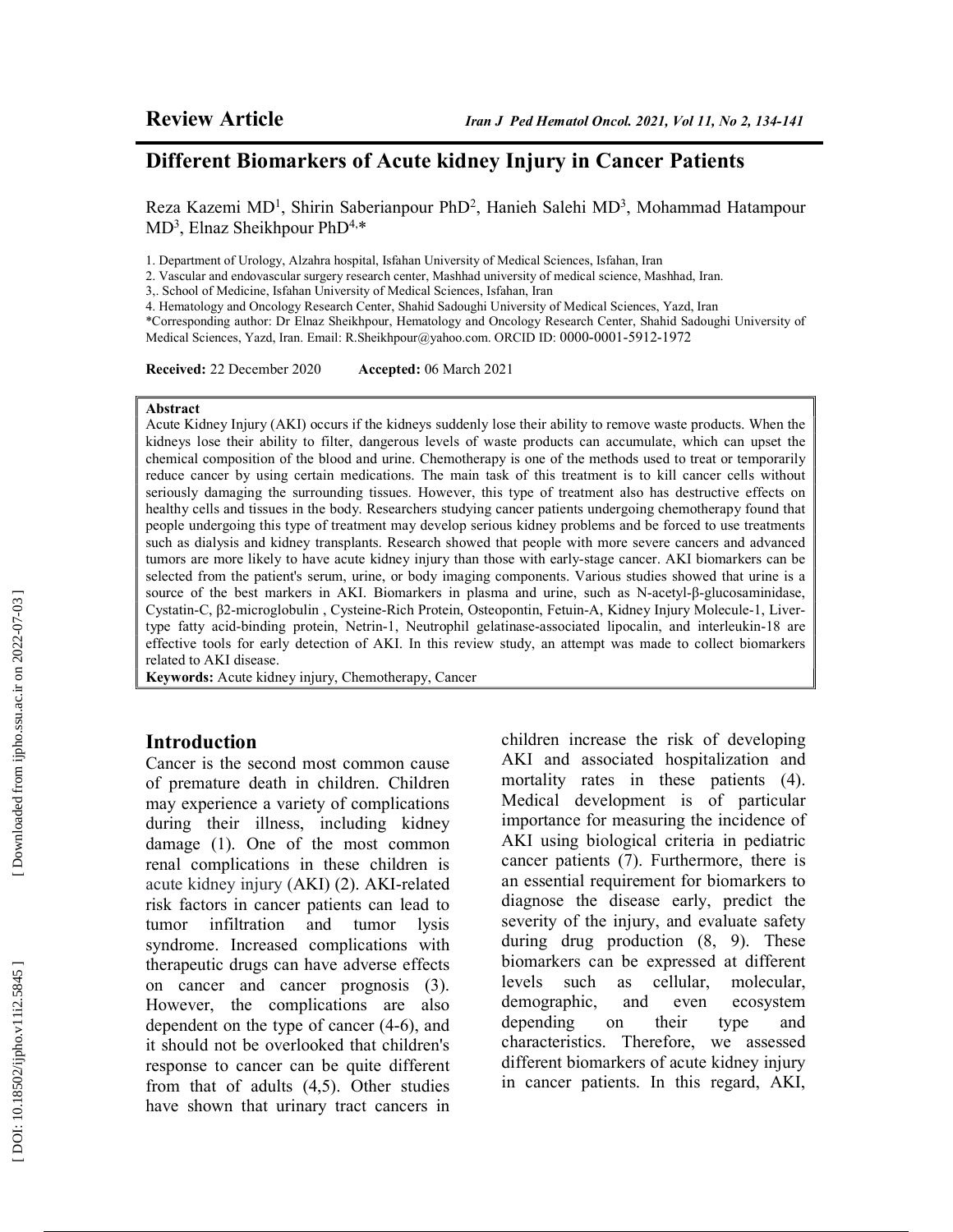biomarkers, and specific biomarkers of AKI were assessed in detail in text.

### AKI

Acute Kidney Injury (AKI) is known as a clinical disorder with acute renal failure (10). This disorder is caused by sudden failure or a decrease in kidney function, which increases the amount of toxin excreted by the kidneys in the blood (11). The range of clinical symptoms of this disease can be very wide and in most of these patients, dialysis is required (11). The results of clinical and laboratory studies indicated the existence of functional and structural abnormalities with a series of markers of kidney damage, including blood, urine, creatinine, etc. It can cause fatal problems (12). Kidney failure is of two types. Various factors can cause acute renal failure, which can be divided into three categories: pre-renal causes (insufficient blood supply to the kidneys, for example, due to severe renal artery stenosis), renal causes (such as glomerulonephritis and acute tubular necrosis), and post-renal causes (such as urinary tract obstruction, for example, due to kidney stones or benign prostatic hyperplasia) (10, 14). The main symptoms of this problem are a sharp decrease in urine volume and an increase in blood urea and creatinine levels (14). Kidney disease has the same treatment when it comes to the final stages of severe failure, regardless of what causes the failure or whether it is acute or chronic (15). The principles of treatment are diet, taking some supplements, kidney transplantation, and hemodialysis or peritoneal dialysis (16). Acute kidney damage has three causes:

A severe and sudden drop in blood flow to the kidneys: Excessive blood loss, injury, or severe infections called sepsis can reduce blood flow to the kidneys.

Insufficient fluid volume in the body (water loss): It can also damage the kidneys.

Damage caused by certain drugs, toxins, or infections: Most of the drugs are those used in chemotherapy (8). Another important factor is the use of X-rays. Most people do not have any kidney problems due to medication. But people with serious, long-term health problems are more likely to have kidney problems than others. There is an essential requirement for better biomarkers to diagnose the disease early, predict the severity of the injury, and evaluate safety during drug production (8, 9).

### **Biomarkers**

A biomarker is measurable indicator of certain biological conditions (17). Sometimes, it also refers to a substance whose shows a living organism. Biomarkers are often evaluated in the study of natural biological and pathogenic processes, or drug responses to a particular treatment, and are used in many disciplines (18). In general, a biomedical marker refers to anything that can be used as an indicator of a particular disease or certain physical condition of an organism (19). Biomarkers can be expressed at different levels such as cellular, molecular, demographic, and even ecosystem depending on their type and characteristics. According to studies, biomarkers can be divided into two types, and this division is based on the applications and responses that living organisms have to anti-life substances. Usually, the concentrations of some contaminants in the study environment are much lower than the detection limits of existing laboratory measuring instruments (20). Therefore, without observing contamination, the effects of these substances on living components can be detected. Based on their diversity and application, these indicators can be effective in this evaluation, and the salient features that can make them a monitoring tool in various sciences are their specificity, sensitivity, and practicality. Such a marker can be used as a tool to check the health of an organ or other aspects of a living organism (21). There is

 [\[ DOI: 10.18502/ijpho.v11i2.5845 \]](http://dx.doi.org/10.18502/ijpho.v11i2.5845) [\[ Downloaded from ijpho.ssu.ac.ir on 2022](http://ijpho.ssu.ac.ir/article-1-624-en.html)-07-03 ]

DOI: 10.18502/ijpho.v11i2.5845]

Downloaded from ijpho.ssu.ac.ir on 2022-07-03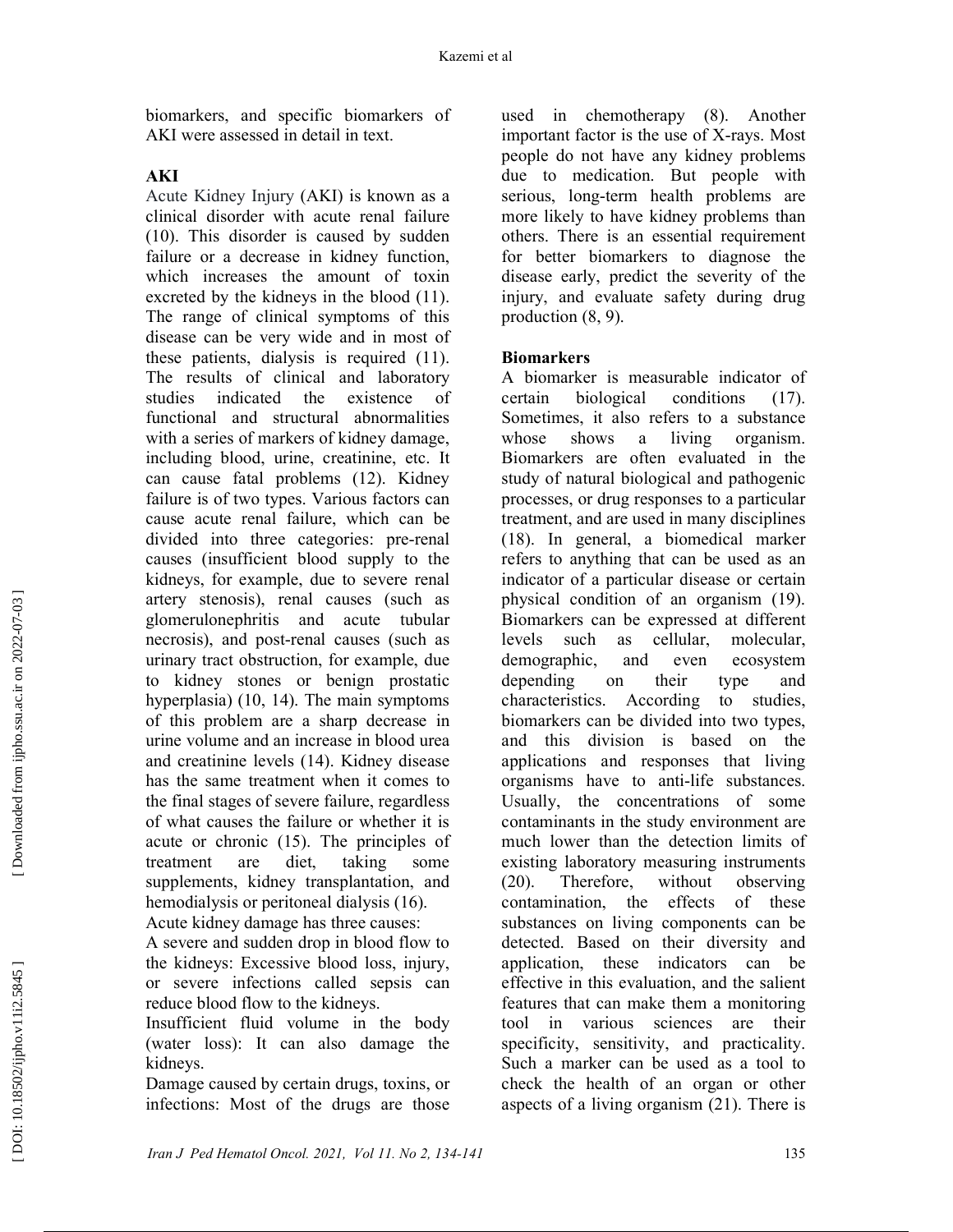an essential need for better biomarkers to diagnose the disease early, predict the severity of the injury, and evaluate safety during drug production (20). These biomarkers can help drug makers make more informed decisions about the type of product to advance the trial, the dosage of the test, as well as how to design clinical trials, which clearly provide information about the benefits and safety of the product. AKI biomarkers can be selected from the patient's serum, urine, or body imaging components (22). According to various studies, urine is known as a source of the best markers for AKI and the way forward in the use of urinary biomarkers in AKI disease as a useful tool for early detection, identification of the mechanism of injury, location assessment, and severity of the injury is clear (23). Therefore, it is hoped that such biomarkers, alone or in combination, will be useful in facilitating early detection and monitoring the progression and elimination of AKI (24).

#### Neutrophil Gelatinase-Associated Lipocalin (NGAL)

Lipocalins are binding proteins that allow these molecules to carry lipophilic molecules. NGAL is a lipocalin produced by neutrophils in response to injury, infection, cancer, and kidney damage. This protein is involved in cellular processes including proliferation, differentiation, and apoptosis. NGLA is usually elevated in physiological processes, such as ischemic and nephrotoxic, within hours of injury in urine and plasma. Studies have shown a direct link between this factor and the need for dialysis and mortality. Research on acute or chronic clinical kidney problems in children has found this protein to be a very promising biomarker in early diagnosis (25-27).

### • Interleukin-18 (IL-18)

IL-18, an anti-inflammatory cytokine that is initially synthesized passively (24 kDa) and subsequently is activated by caspase-1. This cytokine is produced systematically

in renal tubular epithelial cells in people with AKI, 5-6 hours after urinary incontinence. In patients with acute tubular necrosis, the mean concentration of IL-18 was higher than in other patients. According to studies, the urinary concentration of IL-18 peaks as the condition of patients with AKI worsens. Compared to other biomarkers, this marker is not considered a strong primary predictor (28, 29). There may be many non-specific biomarkers of AKI; however, we explain biomarkers of AKI.

### Biomarkers of AKI

Biomarkers that can be used for AKI can be in serum, urine, or other quantitative components, or even imaging tests. However, among the available components, urinary components are usually the best biomarkers for early diagnosis of AKI. In addition to the efficiency of these biomarkers in the early diagnosis of AKI, they can identify the mechanism of the injury, assess the location of the injury, and assess the severity of the injury. However, efforts are being made to ensure that one or a combination of these biomarkers can help achieve these goals. The following are the biomarkers available for AKI (30, 31).

### N-acetyl-β-glucosaminidase (NAG)

NAG is a lysosomal enzyme present in the proximal region of the kidney. This enzyme is sensitive to damage to the proximal renal region. Studies have shown that urinary NAG levels in patients increase within 12 hours to 4 days before elevated serum creatinine. The higher the concentration of urinary NAG in AKI patients, the higher the risk of dialysis and death in these patients. In general, two advantages of using this biomarker in AKI patients are simple and reproducible enzyme assay and the other is the high sensitivity of this biomarker for proximal renal lesions. But the main disadvantage of this biomarker is its inhibition by some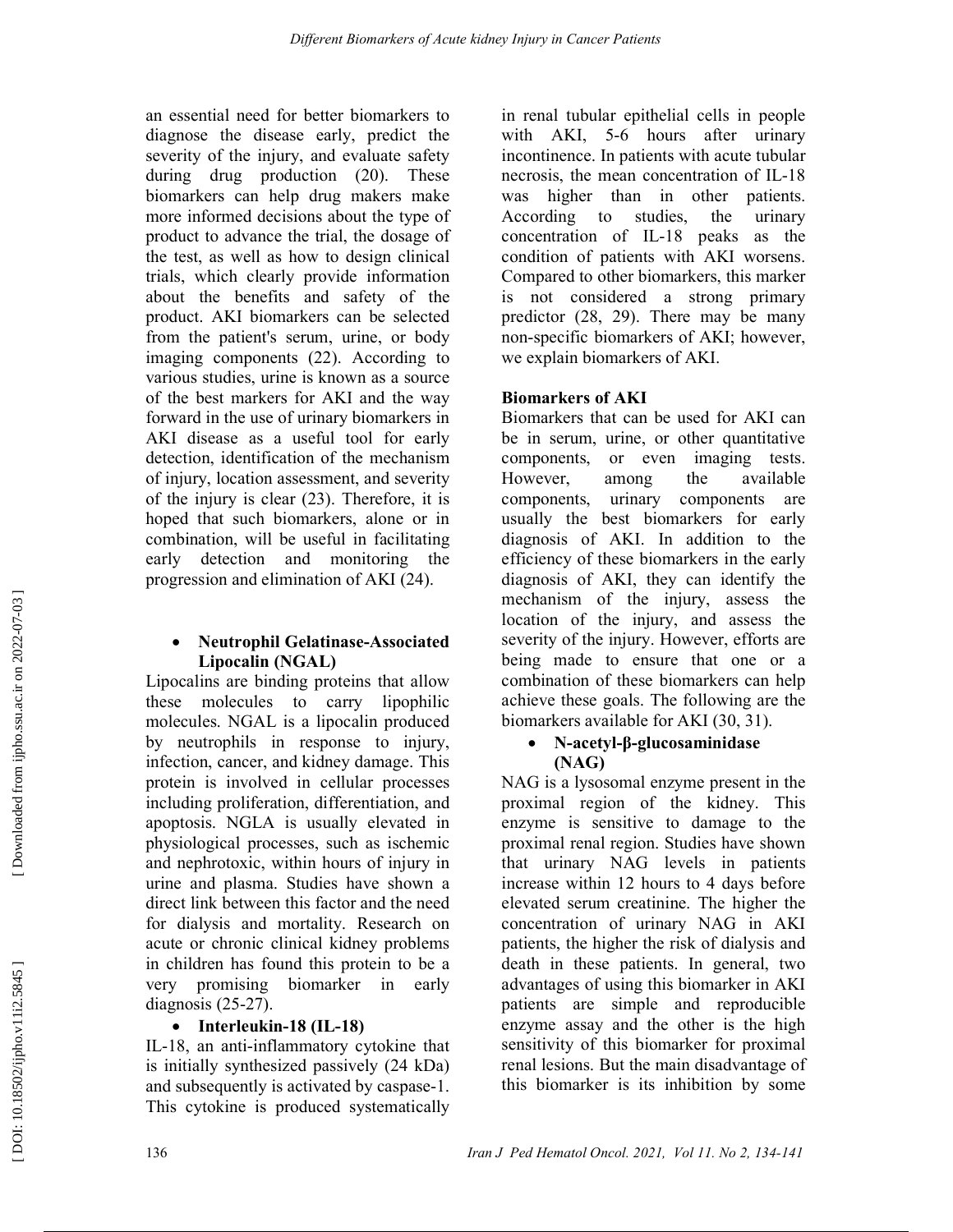toxins and heavy metals in the urine (32- 34).

### β2-microglobulin (β2M)

β2M is a light chain-forming protein of the major tissue compatibility molecule I, which is expressed on the cell surface of all nucleated cells (35). In regulating cellular circulation, this molecule separates from the heavy chain and enters the bloodstream as a monomer, which is eventually filtered by the glomerulus and almost completely reabsorbed and catabolized by proximal tubular cells. In AKI, this process is disrupted and the β2M molecule is excreted in the urine. Increased urinary excretion of β2M can be used as a biomarker before the onset of serum creatinine about 4 to 5 days after renal injury. But the main problem with this biomarker is that it is very sensitive to environmental conditions such as room temperature and pH (17, 36).

### Liver-Type Fatty Acid-Binding Protein (L-FABP)

Proximal renal tubular cells contain the L-FABP protein, which binds fatty acids to the liver and aids in the transport and metabolism of fatty acids. The expression of this protein is increased during tissue damage or disorders such as AKI. Studies have identified this biomarker as one of the best early prognostic biomarkers, appearing in the urine within minutes to hours (37, 38 ).

## • Netrin-1

Netrin-1 is a molecule similar to laminin that is expressed in many organs, including the kidneys. Urinary excretion of this protein increases in the urine after kidney damage, including AKI. Netrin-1 is an early indicator of AKI. This biomarker is valuable in this regard because one of the problems with AKI in hospitalized patients is that it is diagnosed late and this is one of the leading causes of death in these patients. This biomarker, except for its premature appearance in urine, has high sensitivity and specificity in kidney damage (39, 40 ).

• Cystatin-C (Cys-C)

Cys-C is a 13 kDa protein that is one of the most important inhibitors of extracellular cysteine proteases (41). The serum concentration of this biomarker is not dependent on factors such as sex, age, and muscle mass. This marker can be considered as a sensitive serum marker for AKI and cardiovascular damage. Cys-C has long been used as a useful marker in the progression of kidney disease, especially in diabetics, although urinary levels of this marker have recently been measured using diagnostic kits (42 ).

#### Cysteine-Rich Protein (Cyr61)

Cyr61 is a heparin-bound protein that is secreted and linked to the cell surface and extracellular matrix. Cyr61 is a ligand for integrin and regulates angiogenesis and tumorigenesis through integrin receptors such as  $\alpha v \beta 3$ ,  $\alpha v \beta 5$ , and  $\alpha 6 \beta 1$  (43). Cyr61 develops rapidly in the proximal tubules of the kidney three hours after renal injury. It is also excreted in the urine within three to six hours and is considered a potential biomarker for AKI [44]. One of its disadvantages is the decrease in serum level in urine over time and the other is the immunoblotting method to evaluate this marker in urine, which is considered insensitive to evaluate this marker (30 ).

### • Osteopontin (OPN)

OPN is known as bone phosphoprotein. It is highly expressed in some tissues, such as bone, kidney, and optic tissue, and data suggest that this phosphoprotein is more expressed in the kidneys of humans and mice (46). OPN is associated with several functions, such as regulating osteoclast function during bone formation, tumorigenesis and deformation, and macrophage accumulation. OPN is associated with inflammation and fibrosis, and glomerulonephritis. A commercial ELISA kit is available to quantify OPN in human urine, designed for quantitative and early detection of AKI (46, 47).

#### Fatty Acid Binding Protein (FABPs)

FABPs are small cytoplasmic proteins (15 kDa) found in tissues that are active in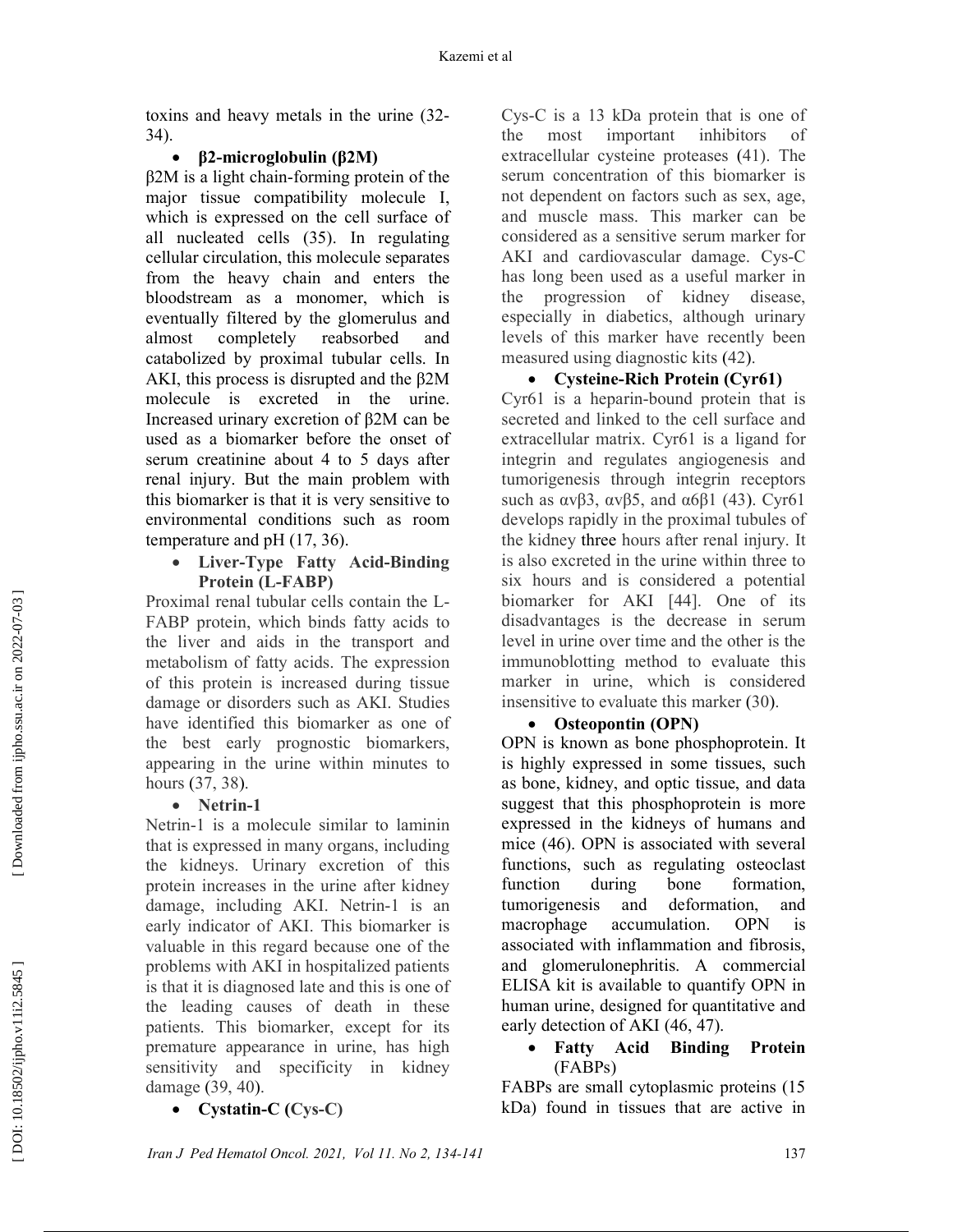fatty acid metabolism. In the human kidney, two types of FABP are found, including hepatic FABP (L-FABP) in the proximal and cardiac FABP (H-FABP) in the distal [48]. FFA is a potential biomarker for several pathological conditions and diabetic nephropathy. Although L-FAPB is an attractive biomarker for various kidney diseases, it does not appear to be sufficient to determine the differentiation of AKI from other renal impairments alone to determine the use of L-FABP in AKI (37, 38, 49).

### Sodium/Hydrogen Exchanger Isoform (NHE3)

NHE3 is the most plentiful sodium transporter in tubules of kidney. McKay et al. showed that NHE3 was easily detected in the urine of healthy mice. A previous study has confirmed the presence of NHE3 in the urinary exosome of AKI patients (48). The immune system performed a semi-adjuvant on a fraction of the urinary membrane and diagnosed NHE-3 as a suitable marker in differentiating between control patients, patients with prenatal azotemia, patients with acute glomerulus, and patients with ischemic/nephrotoxic acute tubular necrosis. (17, 32).

## • Fetuin-A

Fetuin is an acute-phase protein that is synthesized in the liver and secreted into the bloodstream (50). This protein stimulates bone resorption, regulates insulin activity and liver growth activity, and responds to inflammation and inhibition (30). In kidney damage, urine shows an increase of Fetuin-A more than 50 times in 2 days. According to studies, urinary Fetuin-A was much higher in patients admitted to the intensive care unit than in patients without AKI admitted to the intensive care unit and healthy volunteers (50). Although the function of fetuin-A in AKI patients is unknown, it may play a role in renal cell apoptosis. The test method is usually immunoblotting, which is a semi-qualitative method and does not have high sensitivity. Measuring this biomarker, on the other hand, requires

isolation and verification of exosomes is a time-consuming process (50).

### • Kidney Injury Molecule-1 (KIM-1)

 KIM-1 is a glycoprotein involved in cellto-cell or cell-to-cell matrix attachments that is normally present in small amounts in the kidney, but in physiological conditions, such as AKI, ischemia, or damage to the proximal renal tubules, is in high levels, and is highly regulated in the proximal tubules after ischemic or toxic AKI. With AKI, this protein is released in the urine by proteolytic enzymes. This protein has also been found in other diseases such as polycystic kidney disease, kidney damage, and proteinuria. As a result, it does not have the high prognostic properties of AKI (51-54).

# Conclusion

AKI is a common and devastating disease that can result from the side effects of chemotherapy in cancer patients. Attempts to identify biomarkers to aid in early detection have led to the identification of a number of urinary and serum markers, and studies have shown that urinary markers are a priority because, at the time of admission, they can independently show the development of AKI earlier than serum creatinine; therefore, the use of these markers allows rapid diagnosis and quantification. Biomarkers have the potential to change the way patients with AKI are diagnosed and treated.

# Conflicts of interest

There are no conflicts of interest.

# References

1. Lameire N.H. Acute kidney injury: an increasing global concern. Lancet 2013; 382(9887): 170-179.

2. Greenberg JH, Coca S. Long-term risk of chronic kidney disease and mortality in children after acute kidney injury: a systematic review. BMC nephrol 2014; 15(1): 184-187.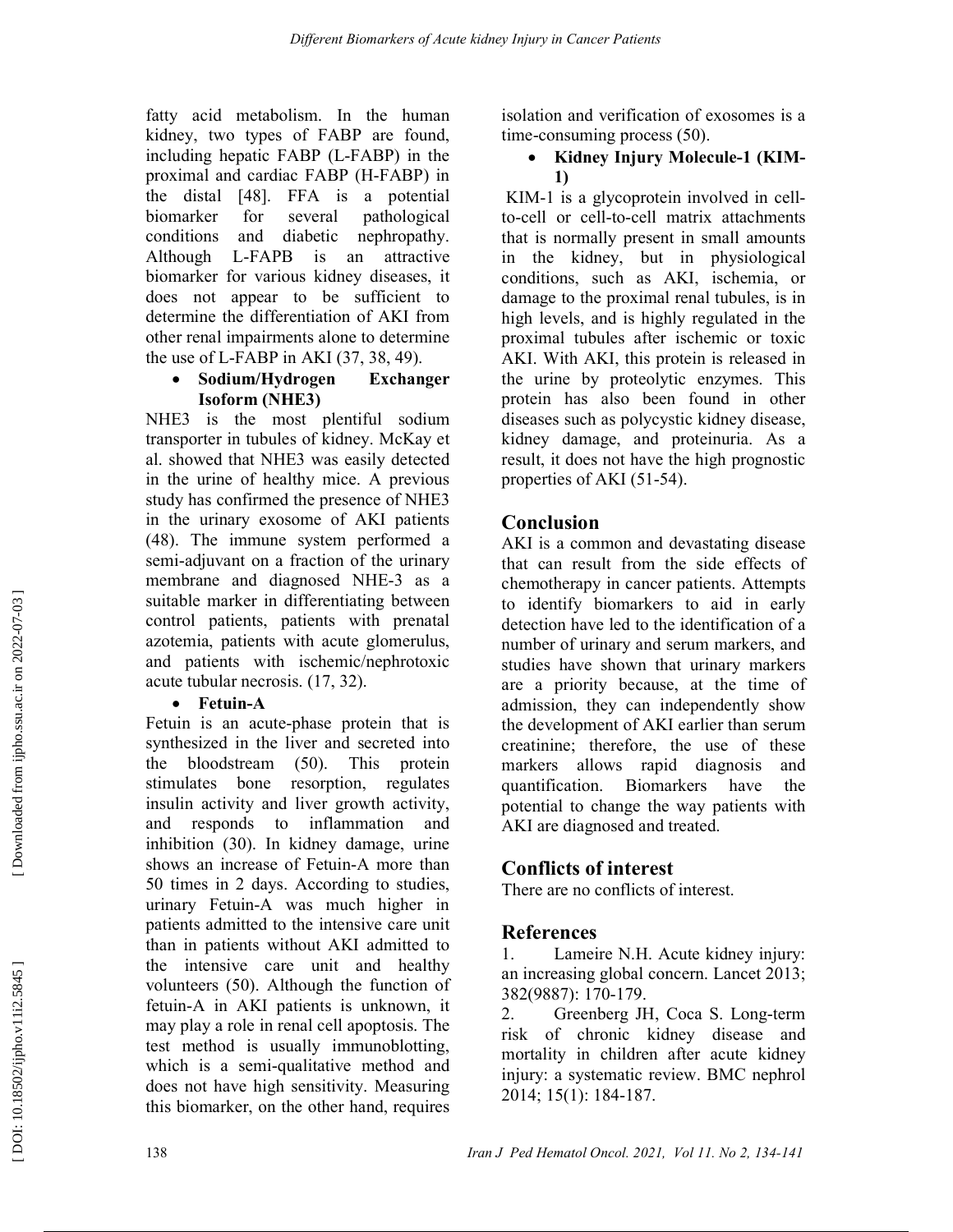3. Canet E. Acute kidney injury in patients with newly diagnosed high-grade hematological malignancies: impact on remission and survival. PloS one 2013; 8(2): e55870-e55874.

4. Sutherland S.M. AKI in hospitalized children: epidemiology and clinical associations in a national cohort. Clin J American Soci Nephrol 2013;8(10): 1661-1669.

5. Parikh R.V.Community-based epidemiology of hospitalized acute kidney injury. Pediatrics 2020;1-9.

6. Lapi F. Androgen deprivation therapy and risk of acute kidney injury in patients with prostate cancer. JAM 2013; 310(3): 289-296.

7. Goldstein S, Devarajan D. Acute kidney injury in childhood: should we be worried about progression to CKD? Pediatric Nephrol 2011; 26(4): 509-522.

8. Patschan D, Müller D. Acute kidney injury. J Injury Violence Res 2015; 7(1): 19-25.

9. Cruz DN. Use of biomarkers to assess prognosis and guide management of patients with acute kidney injury, in ADQI Consensus on AKI Biomarkers and Cardiorenal Syndromes. Karger Publishers 2013; 45-64.

10. Bellomo R., Kellum J, Ronco C. Acute kidney injury. Lancet 2012; 380(9843): 756-766.

11. Warnock D.G. Towards a definition and classification of acute kidney injury. Am Soc Nephrol 2005; 1-9. 12. DevarajanP. Neutrophil gelatinaseassociated lipocalin: a promising

biomarker for human acute kidney injury. Biomarkers Med 2010; 4(2): 265-280.

13. Mortazavi F, Hosseinpour S, Nejati N. Acute kidney failure in neonatal period. Ren Fail2004; 26(3):305-309.

14. Egerod Israelsen M, Gluud L, Krag L. Acute kidney injury and hepatorenal syndrome in cirrhosis. J Gastroenterol Hepatol 2015; 30(2): 236-243.

15. Murugan R, Kellum J.A. Acute kidney injury: what's the prognosis? Nature Reviews Nephrol 2011; 7(4): 209- 212.

16. Walters S, Porter C. Dialysis and pediatric acute kidney injury: choice of renal support modality. Pediatric Nephrol 2009; 24(1): 37-48.

17. Adiyanti S.S, Loho T. Acute kidney injury (AKI) biomarker. Acta Med Indones 2012; 44(3): 246-55.

18. IlyinS.E, Belkowski SM, Plata-Salamán C.R, Biomarker discovery and validation: technologies and integrative approaches. Trends biotechnol 2004; 22(8): 411-416.

19. Strimbu K, Tavel J. What are biomarkers? Current Opinion HIV and AIDS 2010; 5(6): 463-465.

20. Schiffl H, Lang SM. Update on biomarkers of acute kidney injury. Mol Diagn Ther 2012; 16(4): 199-207.

21. Clerico A. Neutrophil gelatinaseassociated lipocalin (NGAL) as biomarker of acute kidney injury: a review of the laboratory characteristics and clinical evidences. CCLM 2012; 50(9): 1505- 1517.

22. Gobe G.C. Biomarkers of druginduced acute kidney injury in the adult. Expert opinion drug metabol & toxicol 2015; 11(11): 1683-1694.

23. Malyszko J. Biomarkers of acute kidney injury in different clinical settings: a time to change the paradigm? Kidney Blood Pressure Res 2010; 33(5): 368-382.

24. Ueda K. A comprehensive peptidome profiling technology for the identification of early detection biomarkers for lung adenocarcinoma. PLoS One 2011; 6(4): e18567-e18569.

25. Mishra J. Neutrophil gelatinaseassociated lipocalin (NGAL) as biomarker for acute renal injury after cardiac surgery. Lancet 2005; 365(9466): 1231-1238.

26. Devarajan P. Neutrophil gelatinase‐associated lipocalin (NGAL): a new marker of kidney disease. Scandinavian J Clin Lab Invest 2008; 68(sup241): 89-94.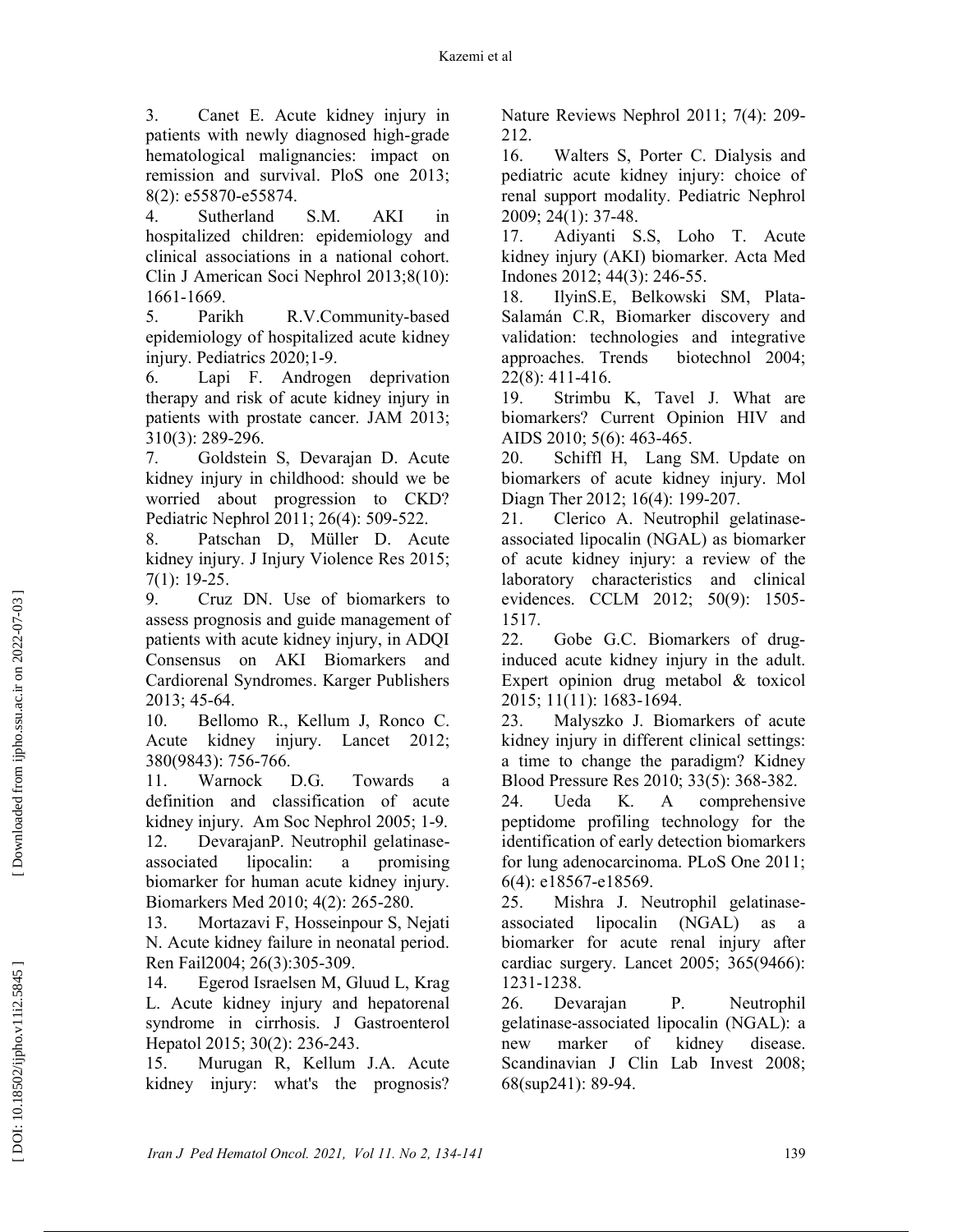27. Lim R. Neutrophil gelatinase‐associated lipocalin (NGAL) an early‐screening biomarker for ovarian cancer: NGAL is associated with epidermal growth factor‐induced epithelio‐mesenchymal transition. Int J Canc 2007; 120(11): 2426-2434.

28. Washburn K. Urinary interleukin-18 is an acute kidney injury biomarker in critically ill children. Nephrol Dial Transplant 2008; 23(2): 566-572.

29. Liang X. L. Combination of urinary kidney injury molecule-1 and interleukin-18 as early biomarker for the diagnosis and progressive assessment of acute kidney injury following cardiopulmonary bypass surgery: a prospective nested case–control study. Biomarkers 2010; 15(4): 332-339.

30. Vaidya VS, Ferguson M, Bonventre J. Biomarkers of acute kidney injury. Annu Rev Pharmacol Toxicol 2008; 48: 463-493.

31. Lisowska-Myjak B. Serum and urinary biomarkers of acute kidney injury. Blood purification 2010; 29(4): 357-365.

32. Bagshaw S.M. Urinary biomarkers in septic acute kidney injury. Intensive care medicine 2007; 33(7): 1285-1296.

33. Cheng B.Urinary N-acetyl-beta-Dglucosaminidase as an early marker for acute kidney injury in full-term newborns with neonatal hyperbilirubinemia. Disease Markers 2014; 2014-2018.

34. Arakawa Y. Early measurement of urinary N-acetyl-β-glucosaminidase helps predict severe hyponatremia associated with cisplatin-containing chemotherapy. JIC 2015; 21(7): 502-506.

35. Kals J. β2-microglobulin, a novel biomarker of peripheral arterial disease, independently predicts aortic stiffness in these patients. Scandinavian J Clin Lab Invest 2011 71(4): 257-263.

36. Dieterle F. Urinary clusterin, cystatin C, β2-microglobulin and total protein as markers to detect drug-induced kidney injury. Nature biotechnol 2010; 28(5): 463-469.

37. Ferguson M.A. Urinary liver-type fatty acid-binding protein predicts adverse outcomes in acute kidney injury. Kidney Int 2010; 77(8): 708-714.

38. Portilla D. Liver fatty acid-binding protein as a biomarker of acute kidney injury after cardiac surgery. Kidney Int 2008; 73(4): 465-472.

39. Reeves W.B, Kwon O, Ramesh G. Netrin-1 and kidney injury. II. Netrin-1 is an early biomarker of acute kidney injury. American J Physiol Renal Physiol 2008;1- 9.

40. Ramesh G. Urinary netrin-1 is an early predictive biomarker of acute kidney injury after cardiac surgery. Clin J American Soc Nephrol 2010; 5(3): 395- 401.

41. Dai X. Diagnostic value of neutrophil gelatinase-associated lipocalin, cystatin C, and soluble triggering receptor expressed on myeloid cells-1 in critically ill patients with sepsis-associated acute kidney injury. Critical Care 2015; 19(1): 223-225.

42. Ling Q. Alternative definition of acute kidney injury following liver transplantation: based on serum creatinine and cystatin C levels. Transplantation proceedings 2007;1-9

43. Li C. Cysteine‐rich protein 61, a specific ultra‐early biomarker in kidney ischemia/reperfusion injury. Nephrol 2019; 24(8): 798-805.

44. Mosa O.F. Evaluation of serum cysteine-rich protein 61 and cystatin C levels for assessment of acute kidney injury after cardiac surgery. Renal Failure 2016; 38(5): 699-705.

45. Castello L.M. The role of osteopontin as a diagnostic and prognostic biomarker in sepsis and septic shock. Cells 2019; 8(2): 174-177.

46. Lorenzen J. Osteopontin predicts survival in critically ill patients with acute kidney injury. Nephro Dial Transplant 2011; 26(2): 531-537.

47. Askenazi D. Urine biomarkers predict acute kidney injury in newborns. J pediatrics 2012; 161(2): 270-275.